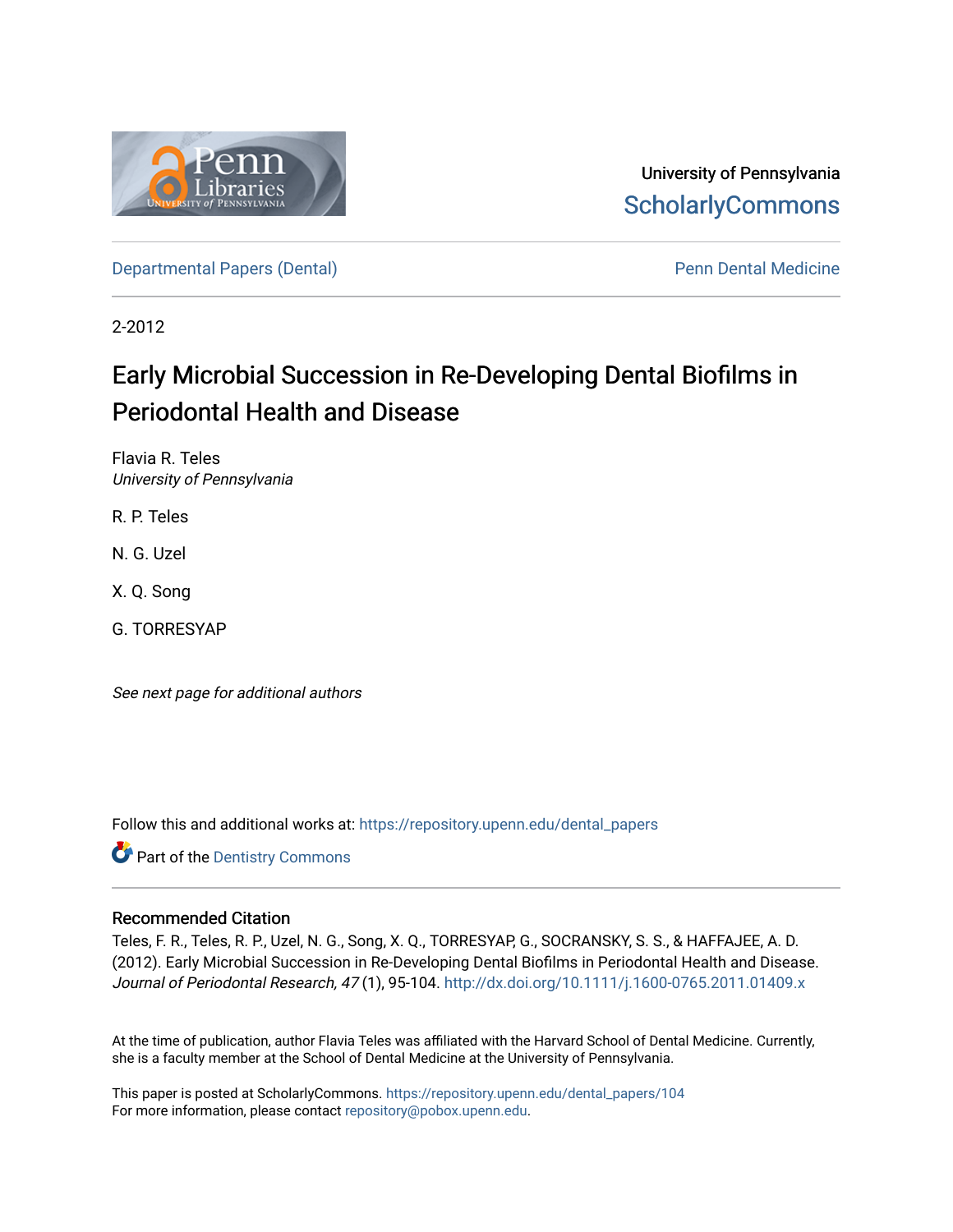# Early Microbial Succession in Re-Developing Dental Biofilms in Periodontal Health and Disease

## Abstract

## **Objective**

To determine the order of bacterial species succession in re-developing supra and subgingival biofilms.

# Methods

Supra and subgingival plaque samples were taken separately from 28 teeth in 38 healthy and 17 periodontitis subjects immediately after professional cleaning. Samples were taken again from 7 teeth in randomly selected quadrants after 1, 2, 4 and 7 days of no oral hygiene and analyzed using checkerboard DNA-DNA hybridization. % DNA probe counts were averaged within subjects at each time point. Ecological succession was determined using a modified moving window analysis.

# Results

Succession in supragingival biofilms from periodontitis and health was similar. At 1 day, Streptococcus mitis and Neisseria mucosa showed increased proportions, followed by Capnocytophaga gingivalis, Eikenella corrodens, Veillonella parvula and Streptococcus oralis at 1–4 days. At 4–7 days, Campylobacter rectus, Campylobacter showae, Prevotella melaninogenica and Prevotella nigrescens became elevated. Subgingival plaque redevelopment was slower and very different from supragingival. Increased proportions were first observed for S. mitis, followed by V. parvula and C. gingivalis and, at 7 days by Capnocytophaga sputigena and P. nigrescens. No significant increase in proportions of periodontal pathogens was observed in any of the clinical groups or locations.

# Conclusions

There is a defined order in bacterial species succession in early supra and subgingival biofilm redevelopment after professional cleaning.

## Keywords

ecology, succession, oral bacteria, periodontal, periodontitis, biofilms, supragingival, subgingival

## **Disciplines**

**Dentistry** 

## **Comments**

At the time of publication, author Flavia Teles was affiliated with the Harvard School of Dental Medicine. Currently, she is a faculty member at the School of Dental Medicine at the University of Pennsylvania.

## Author(s)

Flavia R. Teles, R. P. Teles, N. G. Uzel, X. Q. Song, G. TORRESYAP, S. S. SOCRANSKY, and A. D. HAFFAJEE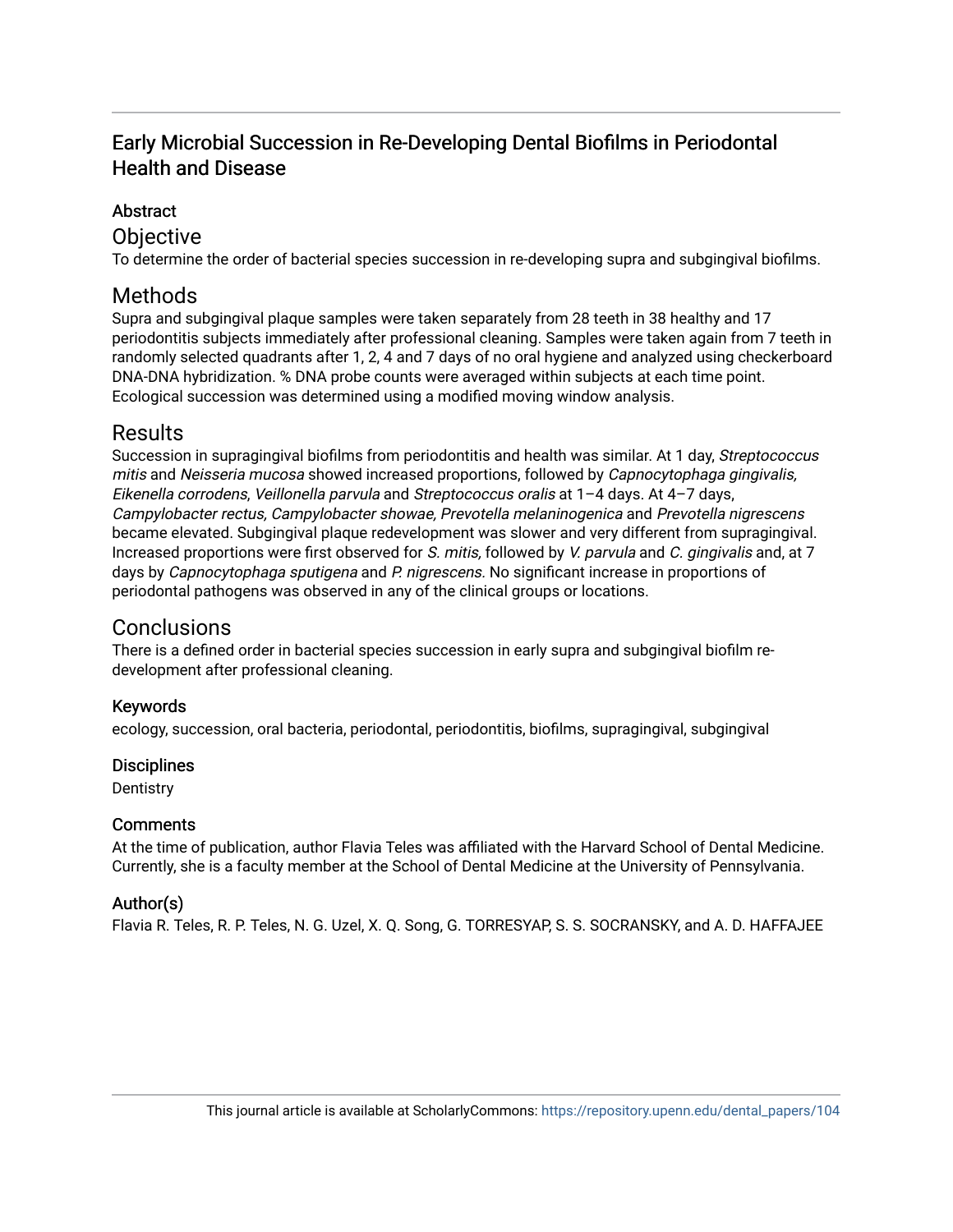

# NIH Public Access

**Author Manuscript**

*J Periodontal Res*. Author manuscript; available in PMC 2013 February 1.

#### Published in final edited form as:

<sup>J</sup> <sup>P</sup>eriodonta<sup>l</sup> <sup>R</sup>e<sup>s</sup>. 2012 February ; 47(1): 95–104. doi:10.1111/j.1600-0765.2011.01409.x.

# **Early microbial succession in re-developing dental biofilms in periodontal health and disease**

**F.R. TELES**1,2 , **R.P. TELES**1,2 , **N.G. UZEL**1,3 , **X.Q. SONG**<sup>1</sup> , **G. TORRESYAP**1,4 , **S.S. SOCRANSKY**<sup>1</sup> , and **A.D. HAFFAJEE**<sup>1</sup>

1Department of Periodontology, The Forsyth Institute, Cambridge, MA

2Department of Oral Medicine, Infection and Immunity, Harvard School of Dental Medicine, Boston, MA

## **Abstract**

**Objective—**To determine the order of bacterial species succession in re-developing supra and subgingival biofilms.

**Methods—**Supra and subgingival plaque samples were taken separately from 28 teeth in 38 healthy and 17 periodontitis subjects immediately after professional cleaning. Samples were taken again from 7 teeth in randomly selected quadrants after 1, 2, 4 and 7 days of no oral hygiene and analyzed using checkerboard DNA-DNA hybridization. % DNA probe counts were averaged within subjects at each time point. Ecological succession was determined using a modified moving window analysis.

**Results—**Succession in supragingival biofilms from periodontitis and health was similar. At 1 day, *Streptococcus mitis* and *Neisseria mucosa* showed increased proportions, followed by *Capnocytophaga gingivalis, Eikenella corrodens*, *Veillonella parvula* and *Streptococcus oralis* at 1–4 days. At 4–7 days, *Campylobacter rectus, Campylobacter showae, Prevotella melaninogenica* and *Prevotella nigrescens* became elevated. Subgingival plaque redevelopment was slower and very different from supragingival. Increased proportions were first observed for *S. mitis,* followed by *V. parvula* and *C. gingivalis* and, at 7 days by *Capnocytophaga sputigena* and *P. nigrescens.* No significant increase in proportions of periodontal pathogens was observed in any of the clinical groups or locations.

**Conclusions—**There is a defined order in bacterial species succession in early supra and subgingival biofilm re-development after professional cleaning.

### **Keywords**

ecology; succession; oral bacteria; periodontal; periodontitis; biofilms; supragingival; subgingival

## **INTRODUCTION**

When dental plaque is removed by self-performed or professional procedures, there is an immediate and often visible reduction in the total number of organisms, followed, within hours, by a return of detectable plaque. Indeed, the re-establishment of dental biofilms in many people is so rapid that it is generally recommended that individuals brush at least

Correspondence: Flavia R. F. Teles, Department of Periodontology, The Forsyth Institute, 245 First Street, Cambridge, MA 02142, Phone: 617-892-8562, Fax: 617-262-4021, fteles@forsyth.org. 3Present address: Private Practice, Bala Cynwyd, PA

<sup>4</sup>Present address:Children's Hospital, Boston, MA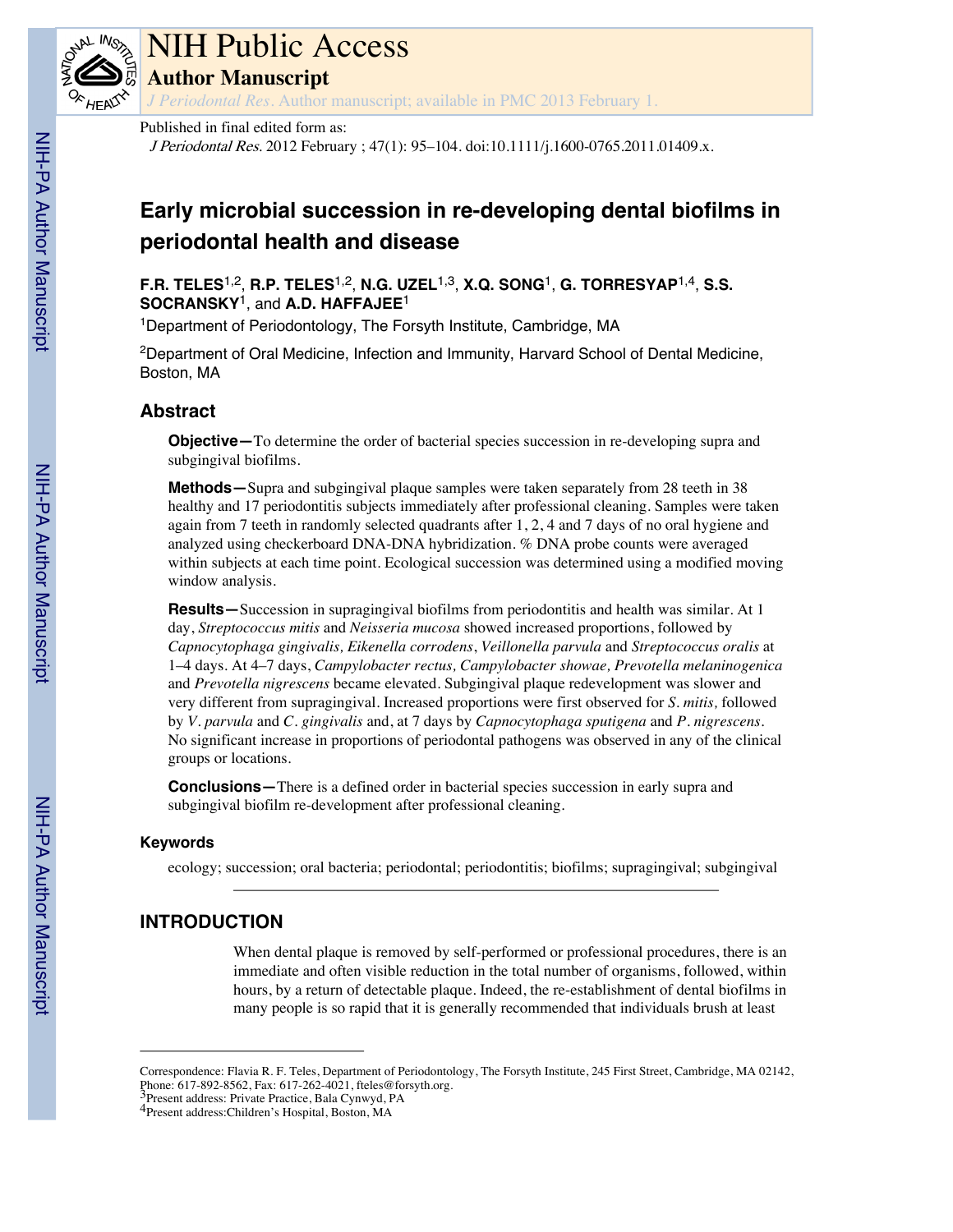twice daily. When the rate of dental biofilm return after professional plaque removal was measured by indices or quantitative assessment, it was estimated that biofilms returned to their pre-cleaning levels in 1 to 2 days<sup>1-5</sup>. What was not clear from these estimates was whether all bacterial species present in dental biofilms returned at similar rates in periodontally healthy and periodontitis subjects. Further, it was not clear whether there were differences in patterns of bacterial re-colonization between supra and subgingival biofilms. A few studies have examined the shifts in microbial species that occur during *in vivo* supraor subgingival plaque development. Ritz<sup>6</sup> used selective media to demonstrate that streptococci and "*Neisseria"* were prominent at 1 day and that *Actinomyces* species were initially low in proportion but rose by 9 days. Nyvad & Kilian (1987)<sup>7</sup> used cultural techniques to follow the early colonization of pieces of enamel and root surfaces mounted in acrylic appliances in human volunteers. They found that streptococci and gram positive pleiomorphic rods dominated in the first 24 hrs. *Streptococcus mitis* and *Streptococcus oralis* were major contributors to the biofilm content comprising from 24% to 42% and 1% to 27% of the microbiota respectively. Nyvad & Kilian (1990)<sup>8</sup> compared the streptococcal composition of 4 hr biofilms that formed on pieces of enamel mounted on acrylic appliances in the mouths of adolescents. It was found that that the predominant streptococci were *S. oralis* and *S. mitis* and that *S. sanguinis* was in higher proportion in the mouths of caries inactive than in caries active individuals. Socransky et  $al^3$  used predominant cultivable microbiota techniques to show that supragingival counts increased at 1 day and leveled off from 2 – 16 days. *S. sanguinis* was detected at all time points and at increased proportion at 1 day. *Actinomyces* species were in low proportions at 1 day but increased by 16 days. Using the same techniques, Zee et al<sup>4</sup> examined pooled plaque samples from "rapid" and "slow" plaque-forming subjects. *Streptococcus* species were dominant at day 1 but by day 14 their mean proportions had declined and proportions of *Actinomyces* species had increased. Studies of very early biofilm development using molecular techniques demonstrated that *S. mitis* and *S. oralis* were in high numbers in supragingival biofilm 6 hours after tooth polishing<sup>1</sup>. Ramberg et al<sup>5</sup> used similar techniques to study early biofilm development in mouths with minimal gingivitis. After an intense 2 week preparatory phase involving repeated professional cleaning, the dominant taxa in 0 time supragingival plaque samples were *Actinomyces* species. During 4 days of no oral hygiene, *Streptococcus, Capnocytophaga, Campylobacter* and *Fusobacterium* species as well as *Aggregatibacter actinomycetemcomitans* increased in levels.

Quirynen et al<sup>9</sup> used molecular and cultural techniques to examine the subgingival colonization of 'pristine' periodontal pockets by following the development of subgingival biofilms on recently inserted implants. Species were detected in similar frequencies from the one-week microbiota around implants and the undisturbed subgingival plaque of shallow tooth sites but counts of red and orange complex species were higher for tooth sites. Longerterm studies by the same group demonstrated little change in the already established complex microbiota between 2 and 26 weeks except for an increase in red and orange complex species $10$ .

The above investigations provided a starting point for understanding changes in species composition during *in vivo* biofilm development. However, there was a need for larger scale supragingival biofilm studies and studies that would involve subgingival plaque biofilm samples from periodontally healthy and periodontitis sites. In an earlier publication $^{11}$ , we described microbial shifts in re-developing supra and subgingival dental biofilms over a 7 day period in the absence of oral hygiene in periodontally healthy and periodontitis subjects. It was shown that supragingival biofilm re-development was similar in both groups. Mean total DNA probe counts (i.e., mean number of bacterial cells) reached pre-cleaning levels by 2 days with *Veillonella parvula* and *Neisseria mucosa* showing the greatest increase. Redevelopment of subgingival biofilm was somewhat different. Significant differences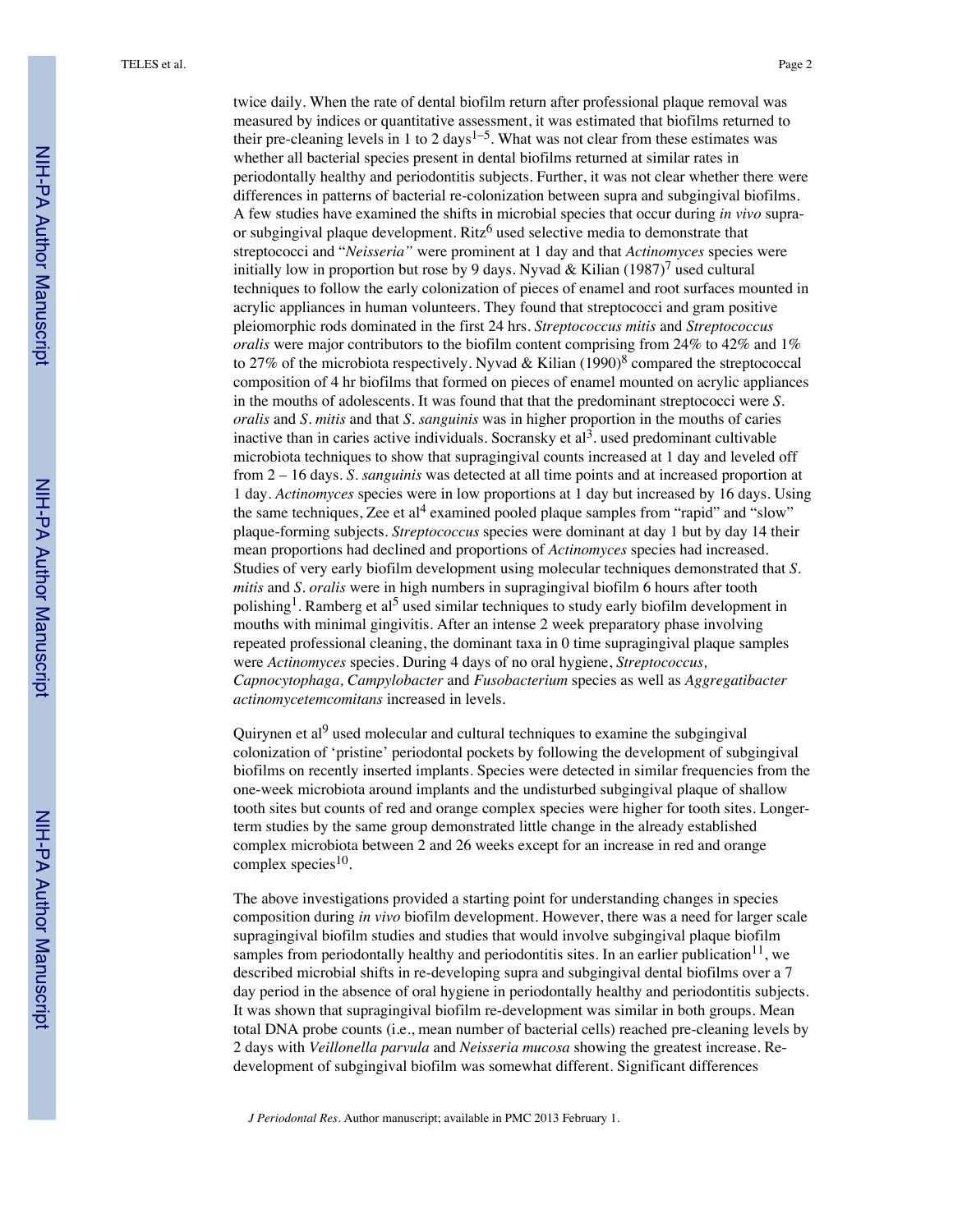between clinical groups occurred in subgingival biofilm samples by 7 days for 17 species, including *Actinomyces* and *Fusobacterium* species as well as *Aggregatibacter actinomycetemcomitans, Prevotella intermedia* and *Porphyromonas gingivalis,* all of which were higher in the periodontitis group. Species counts were useful for determining increases in total biomass and indicating the species that achieved markedly elevated numbers. However, changes in species proportions are more sensitive for the detection of abrupt shifts in taxa than counts; particularly for species that are present in low numbers in biofilm samples. The observation of such abrupt changes during a specific time period allows the identification of an orderly and predictable pattern of change in a community over time, known as ecological succession<sup>12</sup>. In the present study, changes in proportions of species were used to seek evidence of bacterial succession and identify increases followed by decreases in proportions, highlighting so-called "microbial blooms". Thus, the purpose of the present investigation was to examine the order of species succession during supra and subgingival biofilm re-development after professional dental cleaning in periodontally healthy and diseased subjects.

## **MATERIAL AND METHODS**

Details regarding the subject population, clinical monitoring, dental cleaning, microbial sample-taking and enumeration have been described by Uzel et al $^{11}$  and are briefly presented here.

#### **Subject population**

Thirty-eight periodontally healthy and 17 chronic periodontitis subjects were enrolled, according to the following criteria:

Inclusion criteria for healthy subjects:  $> 20$  years of age,  $> 24$  teeth, no pocket depth or attachment level measurements  $> 3$  mm,  $< 20\%$  of sites with overt gingival redness and/ or bleeding on probing and willingness and ability to sign informed consent.

Inclusion criteria for periodontitis subjects:  $> 20$  years of age,  $> 20$  teeth,  $> 8$  teeth with pocket depth and/or attachment level  $> 4$  mm and willingness and ability to sign informed consent.

Exclusion criteria: Pregnancy or nursing, periodontal or antibiotic therapy in the previous 3 months, systemic conditions which might influence the course of periodontal disease or treatment (e.g. diabetes, AIDS), systemic conditions which required antibiotic coverage for routine periodontal procedures (e.g. heart conditions, joint replacements), soft tissue lesions (e.g. leukoplakia, lichen planus) and smoking.

Attempts were made to recruit approximately equal numbers of males and females. In addition, subjects of any racial/ethnic group were accepted for the study. All subjects were recruited at The Forsyth Institute. The study was approved by The Forsyth Institute Institutional Review Board and all subjects signed informed consent prior to entering the study. The baseline clinical characteristics of the subjects in the 2 groups are shown in Table 1.

#### **Clinical monitoring and treatment protocols**

All subjects were clinically monitored at entry. Clinical measurements were taken at 6 sites per tooth (mesiobuccal, buccal, distobuccal, distolingual, lingual, and mesiolingual) on all teeth excluding third molars (a maximum of 168 sites per subject) as previously described<sup>13</sup>. The clinical parameters were measured in the following order: 1) Gingival Index<sup>14</sup>; 2) Plaque Index<sup>15</sup>; 3) Pocket Depth (mm); 4) Attachment level (mm); 5) Bleeding on probing (0 or 1); 6) Suppuration (0 or 1).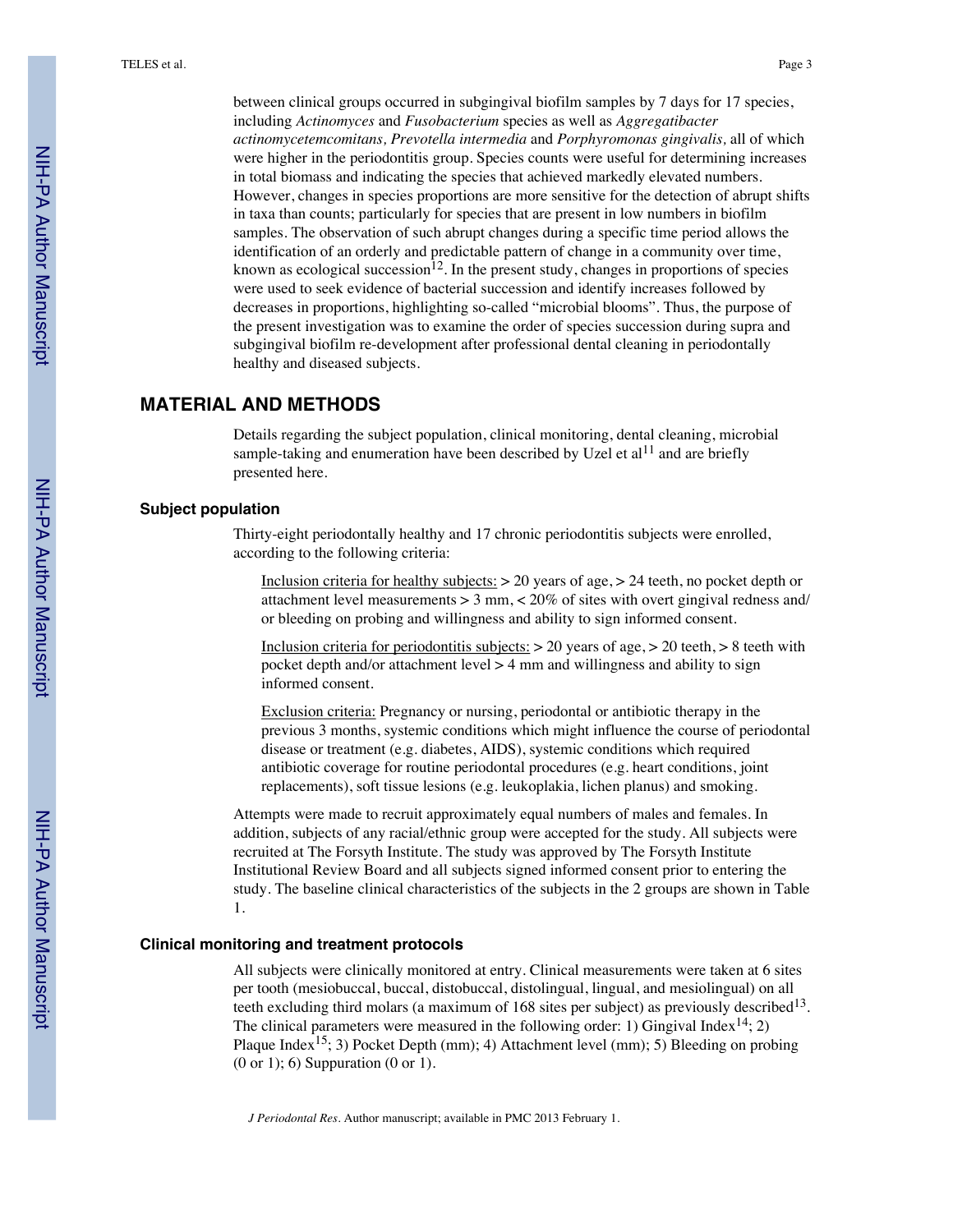Pocket depth and attachment level measurements were made to the nearest mm using a North Carolina periodontal probe. They were performed twice and the average of the pair of measurements was used for analysis. The first set of supra and subgingival plaque samples were taken prior to the clinical measurements. Samples were taken by the same calibrated examiner at all sampling visits for a given subject.

**Scaling and root planning or dental prophylaxis—**At the entry visit, after the initial monitoring and sampling, all periodontitis subjects received full mouth scaling and root planning (SRP) at a single visit, using manual curettes and ultrasonic devices, followed by polishing and flossing. Periodontally healthy subjects received a dental prophylaxis using a rubber cup and paste, followed by dental flossing. After the initial prophylaxis or SRP, subjects refrained from oral hygiene procedures for 7 days.

#### **Microbiological sample taking and enumeration of organisms**

Individual supra and subgingival plaque samples were taken separately from the mesiobuccal aspect of up to 28 teeth in each subject at entry and immediately after tooth cleaning. Thus, up to 28 samples per subject were taken at 2 visits (baseline and immediately after professional cleaning) from 2 locations (supragingival and subgingival) for a total of up to 6160 samples (55 subjects  $\times$  28 teeth  $\times$  2 visits  $\times$  2 locations). Each quadrant in each subject was randomly assigned to be sampled at the 1, 2, 4 and 7 day time points (i.e., up to 7 teeth from the same quadrant were sampled at a given time point). Seven supra and separately 7 subgingival samples were taken at those time points providing up to an additional 3080 samples (55 subjects  $\times$  7 teeth  $\times$  4 visits  $\times$  2 locations).

Supragingival plaque samples were taken separately from each tooth using individual sterile Gracey curettes. After removal of any remaining supragingival plaque, subgingival plaque samples were taken separately from each tooth and evaluated as described above. Each sample was placed in individual tubes containing 0.15 ml TE (10 mM Tris-HCL, 0.1 mM EDTA, pH 7.6). 0.15 ml of freshly-prepared 0.5 M NaOH was added. The samples were boiled for 5 min and neutralized using 0.8 ml 5 M ammonium acetate and placed into the extended slots of a Minislot (Immunetics, Cambridge MA) and then concentrated onto a positively charged nylon membrane (Roche, Indianapolis, IN) by vacuum and fixed to the membrane by exposure to ultraviolet light followed by baking at 120°C for 20 min. The counts of the 41 species in each sample were determined using checkerboard DNA-DNA hybridization<sup>16, 17</sup>.

**Data Evaluation—**The percent of the total DNA probe count comprised by each of the 41 test species in the individual supragingival and subgingival biofilm samples was computed. The percent for each species was averaged within each subject at each time point and then averaged across subjects at that time point in the 2 clinical groups separately. Up to 28 supra and 28 subgingival samples were averaged per subject immediately after tooth-cleaning (day 0), and 7 samples at days 1, 2, 4 and 7.

Major significant increases or decreases over time in the proportions of species in each location (supragingival or subgingival) in each clinical group (periodontally healthy or periodontitis) were sought using a modification of a "moving window" approach<sup>18</sup>. The "moving-window" approach is commonly used in "macro-ecology" to identify changes in communities, patterns of community assembly and factors associated with the development of community structure in forests, lakes and soil<sup>19–21</sup>. It has also been used for the study of environmental microbial ecology<sup>22, 23</sup>. It allows the analysis of multivariate data across a gradient, which, in the present study was time (7 days) and is particularly useful for the detection of sharp transitions in species composition in one ecosystem<sup>24</sup>.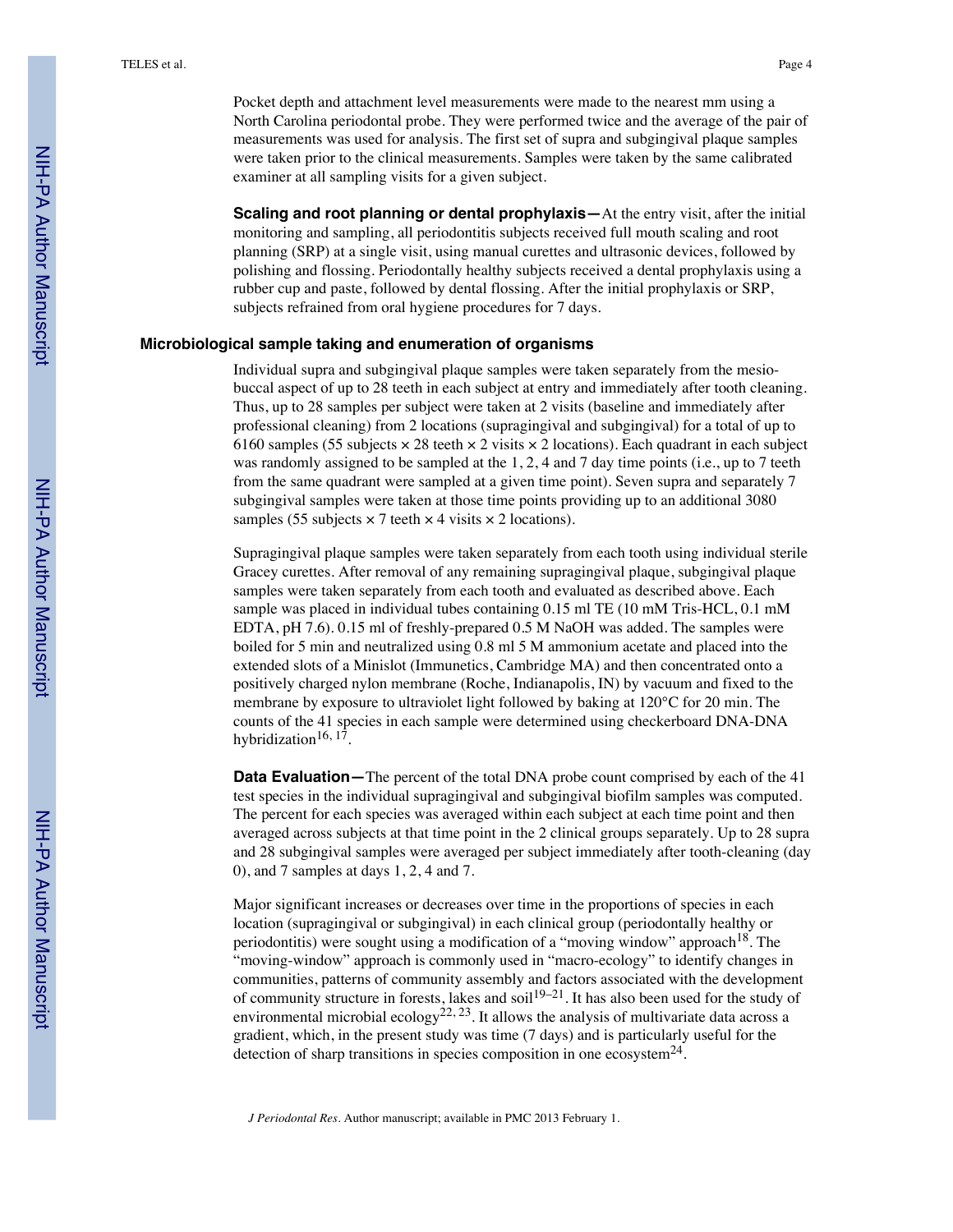The mean proportions of each species at each time point in a location/clinical group were compared from the first time point with mean proportions of the same species in samples from the same subjects at each of the later time points and a t statistic >1.96 between tested time points was considered to be different. Thus, the t statistic was used as a "measuring stick" to discriminate meaningful differences in mean proportions of a species at 2 time points. These differences were considered to be "significant".

The technique of visual inspection of the data<sup>18</sup> revealed that in some instances (see for example, *Capnocytophaga gingivalis* in periodontally healthy subjects in Fig. 1), increases occurred not in the samples immediately after cleaning (day 0), but at later visits such as from 2 days to 4 and 7 days in the cited example. Thus, the moving window sought differences not just from day 0 to days 1, 2, 4, and 7; but also from day 1 to days 2, 4, and 7, from day 2 to days 4 and 7, and from day 4 to day 7.

## **RESULTS**

#### **Bacterial succession in supragingival dental biofilms in periodontally healthy individuals**

Fig. 1 presents mean proportions of 41 bacterial taxa in supragingival biofilms obtained from periodontally healthy subjects (as well as periodontitis patients) immediately after prophylaxis (day 0) and after 1, 2, 4 and 7 days of biofilm accumulation in the absence of self-performed oral hygiene. The first species to significantly increase in mean proportions, at 1 day, were *Streptococcus mitis, Streptococcus oralis, Eikenella corrodens* and *N. mucosa. S. mitis* and *S. oralis* maintained their high proportions at day 2 but began to decrease in proportions thereafter. *E. corrodens* increased from immediate post-cleaning (day 0) mean values to significantly higher values at 1, 2, 4 and 7 days, while *N. mucosa* increased at 1, 2 and 4 days and declined slowly thereafter. *C. gingivalis* began to increase significantly at 2 days and continued to increase in mean proportions at 4 and 7 days. *V. parvula, Capnocytophaga ochracea* and *Capnocytophaga sputigena* increased significantly in mean proportions at 4 days. At 7 days, significant increases were observed for *Campylobacter rectus* and *Campylobacter showae*. Major significant decreases in mean proportion were observed for *Actinomyces* species, *Fusobacterium nucleatum* subspecies*, P. intermedia, P. gingivalis, Treponema denticola, Eubacterium nodatum, Parvimonas micra* and *Streptococcus constellatus* after cleaning.

#### **Bacterial succession in supragingival dental biofilms in subjects with periodontitis**

At day 1, only *S. mitis* and *N. mucosa* increased significantly in mean proportions in the supragingival samples from subjects with periodontitis (Fig. 1). By day 2, significant mean increases were observed for *S. oralis, E. corrodens* and *V. parvula. C. gingivalis, C. ochracea, C. rectus, Prevotella nigrescens* and *C. showae* increased in mean proportions by 4 days and *Fusobacterium nucleatum* ss *polymorphum, P. intermedia, C. gracilis, Prevotella melaninogenica* and *Selenomonas noxia* by 7 days. Decline in mean proportions in supragingival biofilm samples obtained from periodontitis subjects was observed for *Actinomyces* species, *P. gingivalis, T. forsythia, E. nodatum, Fusobacterium nucleatum* ss *vincentii, S. constellatus* and *Treponema socranskii.*

#### **Bacterial succession in subgingival dental biofilms in periodontally healthy individuals**

At 1 day, the only species that increased significantly in mean proportions in the subgingival biofilms of periodontally healthy subjects were *S. mitis, S. oralis* and *S. constellatus* (Fig. 2). At 2 days, *N. mucosa;* at 4 days*, V. parvula* and *C. gingivalis,* and at 7 days *C. sputigena, C. showae* and *P. nigrescens* also showed significant increases in mean proportions in the periodontally healthy subject group. *Actinomyces israelii, Actinomyces gerencseriae, T.*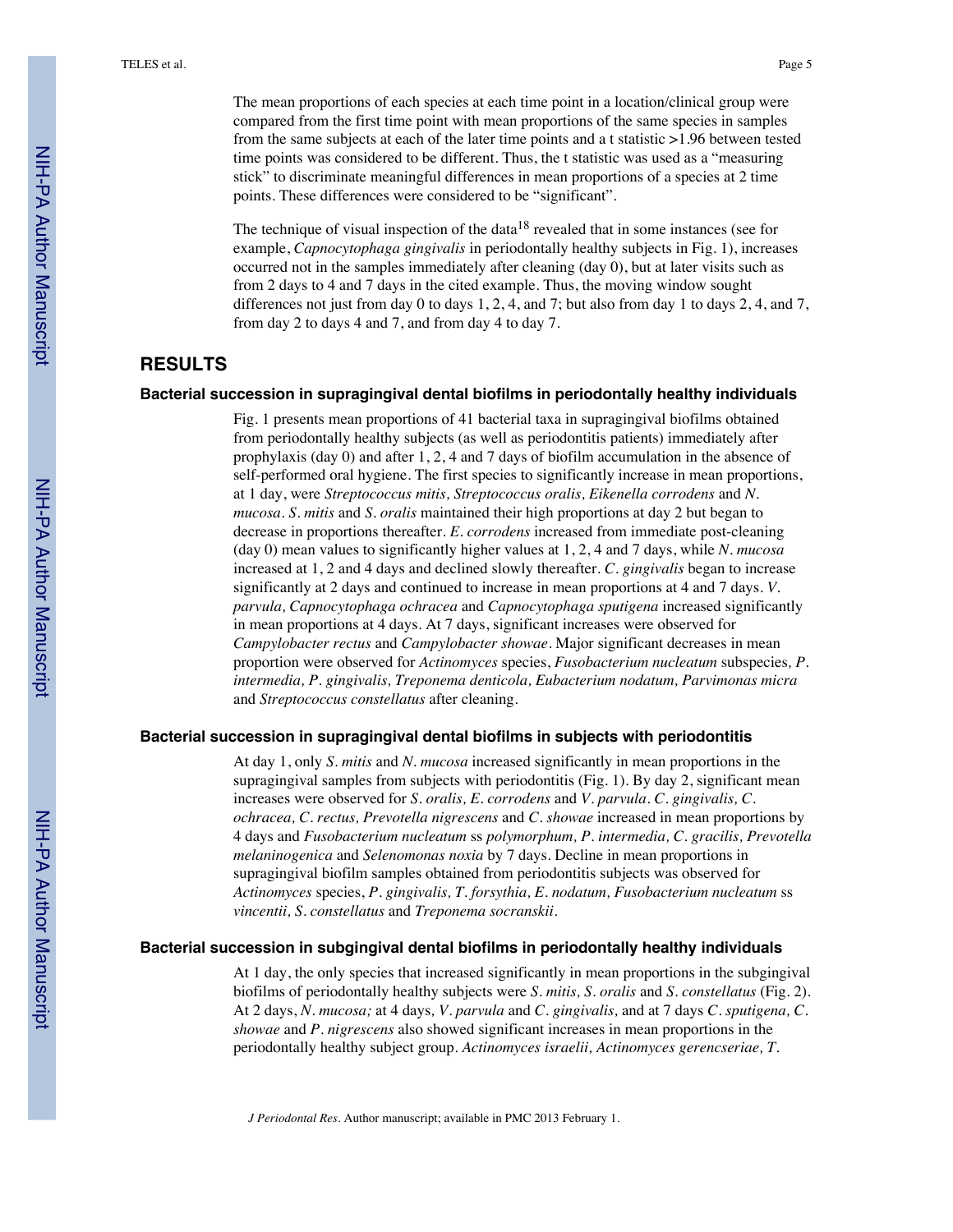*forsythia, E. nodatum, P. intermedia, L. buccalis, P. micra,* and *T. socranskii* decreased in mean proportions during biofilm re-development in this group.

#### **Bacterial succession in subgingival dental biofilms in subjects with periodontitis**

The earliest significant increase in mean proportions occurred at day 2 for *V. parvula, S. mitis* and *C. gingivalis* in subgingival biofilm samples from the subjects with periodontitis (Fig. 2). From days 4 to 7, mean proportions of *Actinomyces oris, C. sputigena, C. gracilis, S. noxia, P. intermedia, P. nigrescens* and *P. melaninogenica* also increased significantly. Notable decreases in mean proportions occurred for *Actinomyces* species, *S. constellatus*, *E. nodatum, T. forsythia, P. gingivalis* and *T. denticola*.

#### **Comparison of bacterial succession in periodontal health and disease**

Fig. 3 summarizes the significant increases in mean proportions that took place in supragingival and subgingival biofilm samples from subjects who were periodontally healthy or had periodontitis. In supragingival samples from both periodontal health and periodontitis, early increases in mean proportions at 1 and 2 days were seen for *S. mitis, S. oralis, E. corrodens* and *N. mucosa. V. parvula* increased significantly in proportion at 2 days in periodontitis subjects and at 4 days in healthy individuals. *C. gingivalis* increased significantly at 2 or 4 days in both clinical groups. At  $4 - 7$  days, increases were observed for both clinical groups in proportions of *C. rectus, C. showae, C. ochracea* and *P. nigrescens.* Species that increased significantly in periodontitis subjects but not in health included *C. gracilis* and *P. intermedia. C. sputigena* increased in health but not in periodontitis.

In subgingival samples, increases in specific species proportions started at 1 day in samples from health and 2 days in the samples from periodontitis. At 1 to 2 days only *S. mitis* increased significantly in proportions in subgingival biofilm samples in both health and disease*. V. parvula* and *C. gingivalis* increased in proportions from days 2 to 4 while *C. sputigena* and *P. nigrescens* increased in mean proportions in both clinical groups at 7 days. In subgingival samples from periodontal health, *S. oralis* and *S. constellatus* increased significantly at day 1, *N. mucosa* at 2 days and *C. showae* at 7 days. In subgingival samples from periodontitis subjects, *P. melaninogenica* increased significantly at 4 days, *C. gracilis, A. oris, P. intermedia* and *S. noxia* at 7 days.

#### **DISCUSSION**

The purpose of the present investigation was to define the early ecological succession of bacterial species during 7 days of no oral hygiene after professional removal of supra and subgingival plaque from periodontally healthy and periodontitis subjects.

Information about ecological succession in periodontal biofilms is limited to a few studies of the development of supragingival plaque in healthy individuals  $1-5, 7, 8, 25$  and subgingival biofilm formation around implants<sup>9, 10</sup>. Hence, there is a gap in knowledge of microbial succession in supragingival and subgingival plaque, in both periodontal health and disease. This information is important because dental biofilms have a direct impact on periodontal stability, disease initiation and progression<sup>26–30</sup>. The identification of critical periods for pathogen colonization and proliferation would be helpful in the prevention and management of periodontal diseases.

Studies to date using *in vitro* and *in situ* models have provided guidance in understanding possible growth requirements, spatial organization as well as synergistic and antagonistic relationships among different species and perhaps can provide clues to possible ecological succession<sup>31–37</sup>. However, only *in vivo* studies can demonstrate actual ecological succession and provide the opportunity to test conceptual models or assumptions.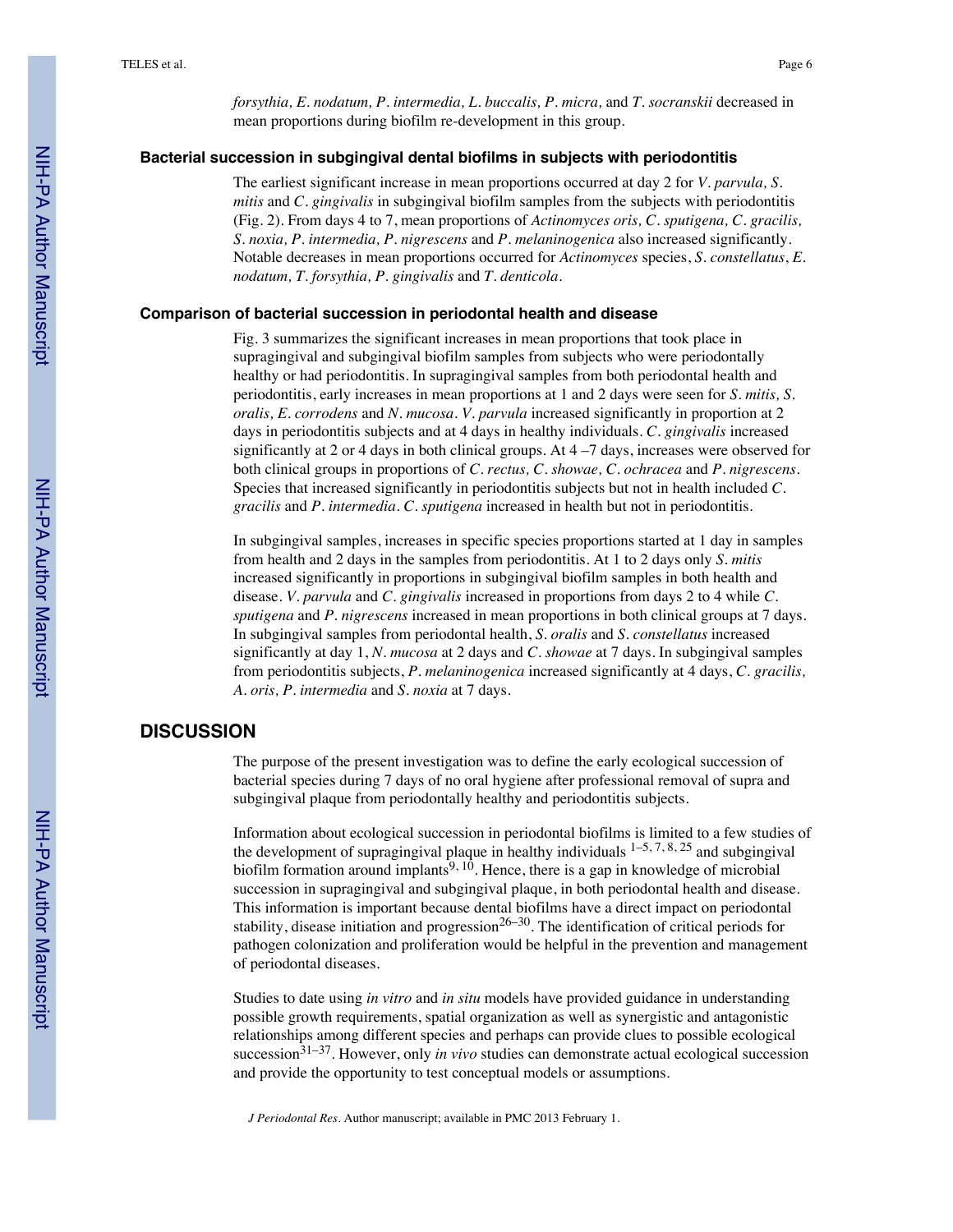In the present manuscript, we demonstrated that supragingival plaque re-development was similar in periodontal health and disease, but the re-development of subgingival plaque was quite different in the two clinical groups. In supragingival plaque, specific taxa increased or decreased at similar time points in both groups. Proportions of *S. mitis* and *N. mucosa* were significantly elevated at day 1, corroborating their proposed role as early colonizers<sup>1–4, 6</sup>. This role might be due to their ability to attach to hydroxyapatite or the salivary glycoproteins that cover hard surfaces, an ability to proliferate in the presence of oxygen and to metabolize dietary or salivary sources of carbohydrate. Proportions of *C. gingivalis* and *E. corrodens* increased significantly in both groups on days 2–4. This time frame coincides with the period when plaque biomass typically surpasses pre-cleaning levels in studies of plaque development in the absence of oral hygiene<sup>4, 5, 11</sup>. Interestingly, those species have been shown to significantly contribute to the increase of biomass in supragingival biofilms38.

At 4 days, *V. parvula* showed increases in mean proportions and increased from 5% of the post-cleaning plaque to almost 10% by day 7. This increase was observed days after the increase in *S. mitis* and *S. oralis,* supporting a likely metabolic food chain in dental biofilms<sup>39</sup>. We also observed that a more complex bacterial community ensued in both clinical groups following the increase in proportion of *V. parvula*. This finding is in accord with a recent publication that regarded *Veillonella* as a critical genus that guides the development of multispecies communities when saliva is the main nutritional source $40$ . Conceivably, *Streptococcus* species set the stage for the growth of *Veillonella*, which, in turn, set the stage for other taxa.

On days 4 and 7, significant increases in both groups occurred mostly among orange complex species, including *C. showae, C. rectus P. nigrescens* and *F. nucleatum* ss *polymorphum.* Additional orange complex taxa increased in proportions in the periodontitis group, including *P. intermedia* and *C. gracilis.* Orange complex species have been associated with gingivitis and periodontitis<sup>41, 42</sup>. In addition, local inflammation has been shown to influence the composition of the supragingival microbiota<sup>43, 44</sup>. Hence, it is possible that inflammatory responses elicited by dental cleaning procedures, incomplete healing after mechanical therapy or early plaque re-development might have favored their growth and, thus, might have influenced microbial succession. Pathogenic species such as *E. nodatum, T. forsythia, P. gingivalis* and *T. denticola* decreased in both clinical groups. This finding is in accord with other studies<sup>1, 5</sup> and suggests that the habitats that were once conducive to the growth of these fastidious strict anaerobes were disrupted by cleaning procedures and these habitats might take much longer than 7 days to re-establish.

Overall, the subgingival environment exhibited fewer significant changes in proportions of taxa (Fig. 2), suggesting that this ecosystem may take longer than supragingival biofilms to redevelop. This may be due in part to the physical confinement of this location, which is surrounded by hard and soft surfaces and thus has limited access to certain dietary nutrients. This seclusion might also have shielded the site from potential colonizing bacterial cells that can be disseminated after supra and subgingival debridement<sup>45</sup>. This suggests that the likely source of re-colonizing species in subgingival biofilm is the bacterial cells left behind after cleaning. Finally, professional cleaning might have altered the surfaces for attachment, the reservoir sources for re-colonization and the tissue source of nutrients, all factors that can affect biofilm development 44, 46–49.

Significant changes in subgingival biofilm development began somewhat later in periodontitis patients in comparison with periodontally healthy subjects, although, by day 7 more significant increases were observed in the former. At that time point, three orange complex species, *C. gracilis, P. intermedia* and *P. nigrescens* were significantly elevated in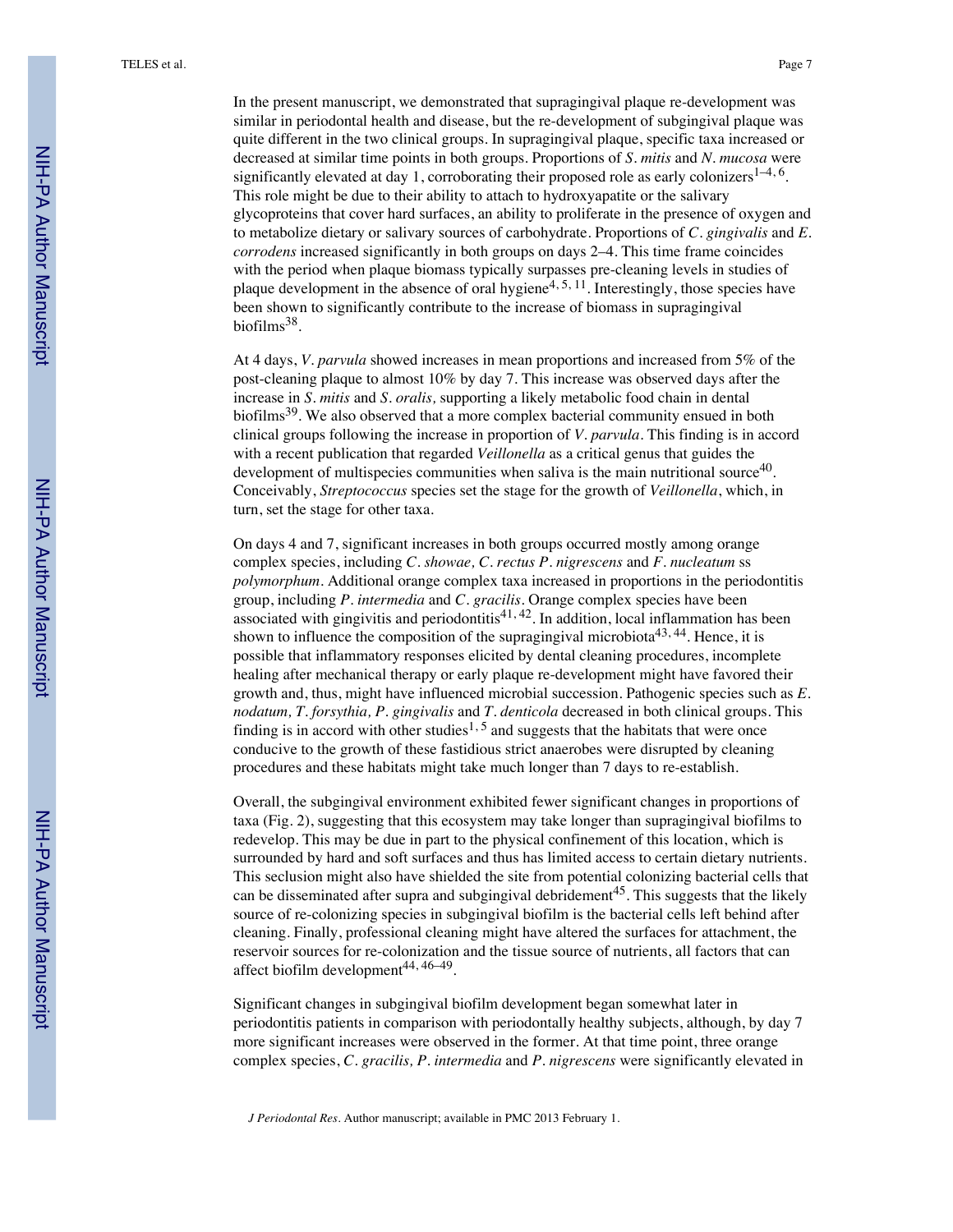the periodontitis group. That might suggest a possible shift towards a pathogenic microbiota, even though no "classic" periodontal pathogens showed significant increase in proportions in either group. In fact, *E. nodatum, P. gingivalis, T. forsythia* and *T. denticola* decreased in proportions in periodontitis subjects. These findings are in accord with those of Quirynen et al<sup>9</sup>. Although biofilm development may be somewhat different around implants, it is worth reporting that the authors found that subgingival colonization of shallow and moderate pockets around implants were more similar to the undisturbed microbiota present in shallow pockets around teeth than moderate pockets associated with teeth. These observations describe the level of taxa one week after abutment connection and remained virtually unchanged until 4 weeks. Among all shallow and moderate sites, the implant-associated pockets sites had the lowest levels of orange complex species among all shallow and moderate sites and also extremely low levels of "classic" periodontal pathogens. The authors suggested that these complexes might take longer to establish, in part because they might require the presence of appropriate conditions, provided by earlier colonizers. In a follow-up paper, the observation period was extended to 26 weeks<sup>10</sup>. After week 2, a clear increase in levels of all taxa was observed. Increases in levels of orange and red complex species began by week 4, were clear at week 13 and continued to week 26.

While biomass was restored within days after careful dental cleaning in the subjects in this study<sup>11</sup>, the climax community typical of the supra and subgingival tooth surfaces was not fully re-established<sup>50</sup>. *Actinomyces* species were in lowered proportions in supragingival biofilms at 7 days, but data in the literature suggest that their return would be more robust by 14 to 21 days51. The lowered proportions of the red complex species, *T. forsythia*, *P. gingivalis* and *T. denticola*, might take even longer (months to years) to return to their preinstrumentation levels<sup>28, 52</sup>. Thus, time is a critical factor affecting biofilm formation. Clearly, internal "remodeling" of tooth-associated biofilms takes place over time, enhancing the prominence of some species and decline of others. The time constraints of this study could not follow these changes further.

The present paper focused on bacterial succession; i.e., it used the proportions of 41 bacterial species in samples to define the sequence of species "blooms" that occurred as biofilms redeveloped following a "catastrophic" event (tooth-cleaning). One limitation of the study was that the oral cavity harbors many more species than the 41 taxa examined<sup>53–56</sup>. However, the species selected for study represent about 60% of dental biofilm isolates recovered by culture<sup>57</sup>. Further, 8 of 11 of the most common taxa detected by clonal analysis of biofilm samples by Dewhirst et al <sup>55</sup> were among the 41 taxa examined in the present study. In addition, prominent taxa in this study, *V. parvula* and *S. mitis,* accounted for the largest number of clones described in the Dewhirst et al survey.

The design of the study precluded following changes in biofilm re-development over time on individual tooth surfaces. While this would have been an ideal goal, it would have necessitated one of two approaches. The first would have been to clean each surface, then take a sample immediately post-cleaning, another sample from that surface at 1 day, then again at 2 days, 4 days and 7 days. Unfortunately, when you take, for example, the 1 day sample, you have inadvertently altered the validity of the upcoming 2 day sample by removing a major portion of the developing biofilm. For this reason, this design was rejected. The alternative approach would be to start again from a re-cleaned tooth surface, each time creating a new time 0. The second design was precluded for two reasons. First, the repeated subgingival re-cleaning of each tooth surface (4 times for each surface) might have affected the adjacent periodontal tissues and altered the typical pattern of re-colonization. Further, the subjects would have had to refrain from home care for 2 weeks (0 to 1, 0 to 2, 0 to 4, 0 to 7 days). Two weeks without oral hygiene was not acceptable to the IRB, of concern to the clinical staff, particularly for the subjects with periodontitis and would have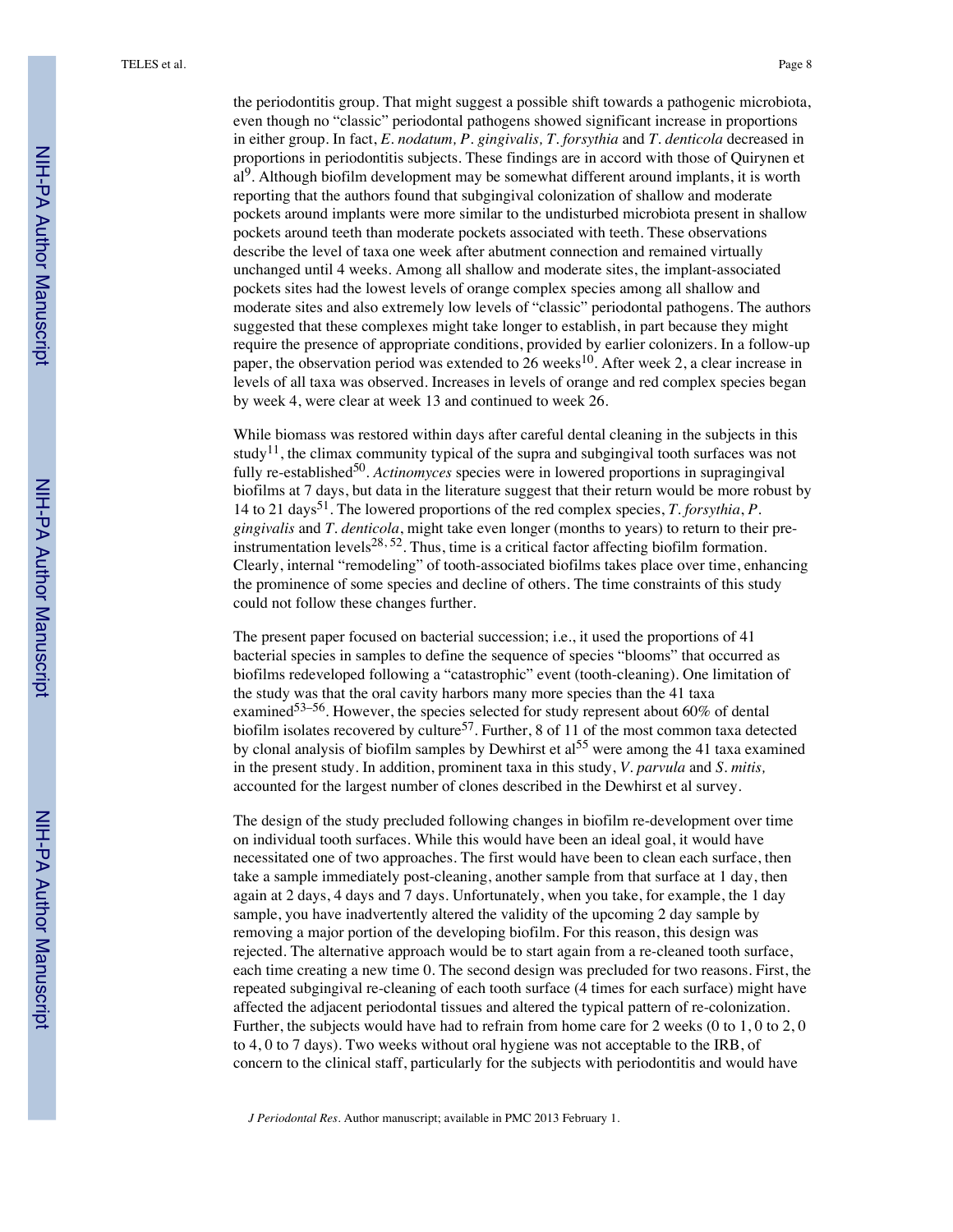severely compromised subject recruitment. Thus, the second design was also rejected and a compromise design involving sampling randomly assigned quadrants only once was utilized. This design lost the ability to follow the microbial changes on the same individual surfaces over time but it was better in that unknown effects of repeated sampling without cleaning a single tooth surface or repeat cleaning of each surface were eliminated. Variability in initial bacterial re-colonization of oral surfaces has been demonstrated<sup>58</sup> and confirmed in this study. The use of randomly assigned quadrants did not allow us to follow changes in individual surfaces and, therefore, fully assess such variability. However, it did permit us to follow the general pattern of species succession in the supra and subgingival biofilms present in periodontally healthy and diseased subjects.

One final limitation of the present study was our inability to describe the spatial relationships that occur among bacterial species during biofilm re-development. For example, Dige et al<sup>58</sup> have demonstrated that streptococci are early biofilm colonizers on clean surfaces and that these organisms form "chimney-like" structures in association with other taxa, often *A. naeslundii*, in the central portion of the chimney. Such findings suggest that combinations of approaches will be needed to fully appreciate biofilm development. Studies such as the present one provide a broad quantitative assessment of microbial changes during biofilm development. However, finer details of inter-microbial association, particularly spatial relationships, are better measured by other techniques, including FISH and confocal microscopy

In summary, there was clear evidence of bacterial succession in both supra and subgingival biofilm samples from periodontally healthy and diseased subjects. Species showing early "blooms" included *S. mitis, S. oralis, N. mucosa, V. parvula, E. corrodens* and *C. gingivalis*. Species thought to play a role in periodontal pathogenesis such as *P. gingivalis, T. forsythia, T. denticola* and *E. nodatum* showed a decline in proportions during the early supra and subgingival re-colonization period. Succession in supragingival plaque re-development was found to be similar in periodontal health and disease, but the re-development of subgingival plaque was different in the two clinical groups. This suggests that the bacterial species, the surfaces for colonization and the bulk fluid comprising the supragingival ecosystem are generally more similar in health and disease than they are in the subgingival ecosystem. Understanding the sequence of bacterial succession that leads to blooms in pathogenic taxa could lead to new approaches to controlling their levels before they achieve sufficient numbers to elicit or contribute to damage to the periodontal tissues.

#### **Acknowledgments**

This work was supported in part by NIH/NIDCR R01-DE-14368 (S.S.), R03 DE 021742-01 (F.T.) and the Eleanor and Miles Shore Fellowship Program for Scholars in Medicine (The Forsyth Institute/Harvard Medical School) (F.T.).

#### **References**

- 1. Li J, Helmerhorst EJ, Leone CW, et al. Identification of early microbial colonizers in human dental biofilm. J Appl Microbiol. 2004; 97:1311–1318. [PubMed: 15546422]
- 2. Sharawy AM, Sabharwal K, Socransky SS, Lobene RR. A quantitative study of plaque and calculus formation in normal and periodontally involved mouths. J Periodontol. 1966; 37:495–501. [PubMed: 5224018]
- 3. Socransky SS, Manganiello AD, Propas D, Oram V, van Houte J. Bacteriological studies of developing supragingival dental plaque. J Periodontal Res. 1977; 12:90–106. [PubMed: 138733]
- 4. Zee KY, Samaranayake LP, Attstrom R. Predominant cultivable supragingival plaque in Chinese "rapid" and "slow" plaque formers. J Clin Periodontol. 1996; 23:1025–1031. [PubMed: 8951632]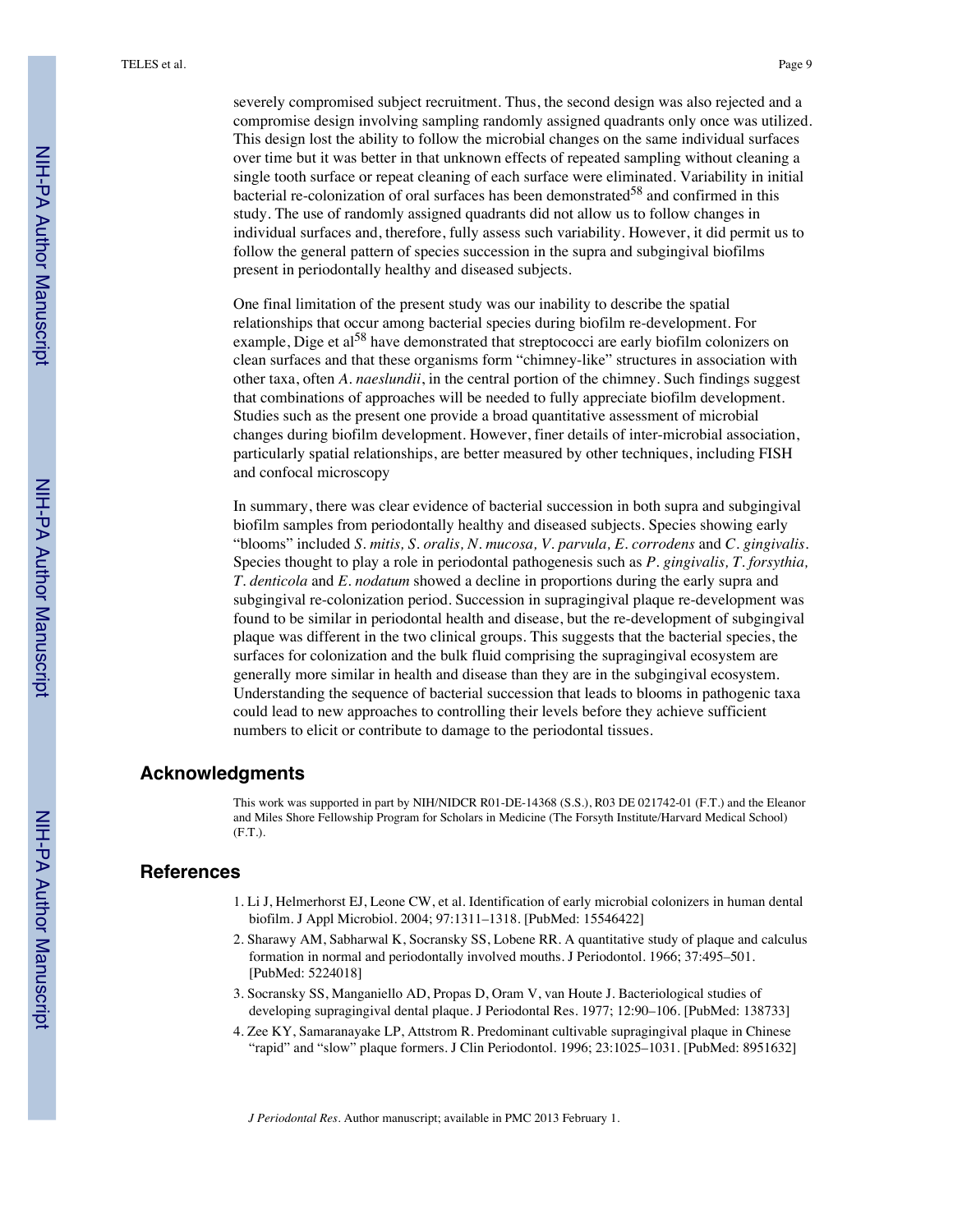- 5. Ramberg P, Sekino S, Uzel NG, Socransky S, Lindhe J. Bacterial colonization during de novo plaque formation. J Clin Periodontol. 2003; 30:990–995. [PubMed: 14761122]
- 6. Ritz HL. Microbial population shifts in developing human dental plaque. Arch Oral Biol. 1967; 12:1561–1568. [PubMed: 5237337]
- 7. Nyvad B, Kilian M. Microbiology of the early colonization of human enamel and root surfaces in vivo. Scand J Dent Res. 1987; 95:369–380. [PubMed: 3477852]
- 8. Nyvad B, Kilian M. Comparison of the initial streptococcal microflora on dental enamel in cariesactive and in caries-inactive individuals. Caries Res. 1990; 24:267–272. [PubMed: 2276164]
- 9. Quirynen M, Vogels R, Pauwels M, et al. Initial subgingival colonization of 'pristine' pockets. J Dent Res. 2005; 84:340–344. [PubMed: 15790740]
- 10. Quirynen M, Vogels R, Peeters W, van Steenberghe D, Naert I, Haffajee A. Dynamics of initial subgingival colonization of 'pristine' peri-implant pockets. Clin Oral Implants Res. 2006; 17:25– 37. [PubMed: 16441782]
- 11. Uzel NG, Teles FR, Teles RP, et al. Microbial shifts during dental biofilm re-development in the absence of oral hygiene in periodontal health and disease. J Clin Periodontol. 38:612–620. [PubMed: 21488936]
- 12. Fierer N, Nemergut D, Knight R, Craine JM. Changes through time: integrating microorganisms into the study of succession. Res Microbiol. 161:635–642. [PubMed: 20599610]
- 13. Haffajee AD, Socransky SS, Goodson JM. Comparison of different data analyses for detecting changes in attachment level. J Clin Periodontol. 1983; 10:298–310. [PubMed: 6575982]
- 14. Loe H, Silness J. Periodontal Disease in Pregnancy. I. Prevalence and Severity. Acta Odontol Scand. 1963; 21:533–551. [PubMed: 14121956]
- 15. Turesky S, Gilmore ND, Glickman I. Reduced plaque formation by the chloromethyl analogue of victamine C. J Periodontol. 1970; 41:41–43. [PubMed: 5264376]
- 16. Socransky SS, Smith C, Martin L, Paster BJ, Dewhirst FE, Levin AE. "Checkerboard" DNA-DNA hybridization. Biotechniques. 1994; 17:788–792. [PubMed: 7833043]
- 17. Socransky SS, Haffajee AD, Smith C, et al. Use of checkerboard DNA-DNA hybridization to study complex microbial ecosystems. Oral Microbiol Immunol. 2004; 19:352–362. [PubMed: 15491460]
- 18. Legendre, PLL. Numerical Ecology. Amsterdam: Elsevier; 2003.
- 19. Dale MDD, Fortin M, Legendre P, Myears D, Rosenberg M. Conceptual and mathematical relationships among methods for spatial analysis. Ecography. 2002; 25:558–577.
- 20. Carlson MFL, Gillet F, Mitchell E. Community development along a proglacial chronosequence: are above-ground and below-ground community structure controlled more by biotic than abiotic factors? J Ecol. 2010; 98:1084–1095.
- 21. Parn JRK, Mander U. Correspondence of vegetation boundaries to redox barriers in a Northern European moraine plain. Basic and Applied Ecology. 2010; 11:54–64.
- 22. Redford AFN. Bacterial succession on the leaf surface: a novel system for studying successional dynamics. Microb Ecol. 2009; 58:189–198. [PubMed: 19221834]
- 23. Wittlebolle MVW, Boon N. The inoculum effect on the amonia-oxidizing bacterial communities in parallel sequential batch reactors. Water Research. 2009; 43:4149–4158. [PubMed: 19596129]
- 24. Kent MGW, Weaver R, Armitage R. Landscape and plant community boundaries in biogeography. Progress in Physical Geography. 1997; 21:315–353.
- 25. Diaz PI, Chalmers NI, Rickard AH, et al. Molecular characterization of subject-specific oral microflora during initial colonization of enamel. Appl Environ Microbiol. 2006; 72:2837–2848. [PubMed: 16597990]
- 26. Kamma JJ, Nakou M, Baehni PC. Clinical and microbiological characteristics of smokers with early onset periodontitis. J Periodontal Res. 1999; 34:25–33. [PubMed: 10086883]
- 27. Haffajee AD, Uzel NG, Arguello EI, Torresyap G, Guerrero DM, Socransky SS. Clinical and microbiological changes associated with the use of combined antimicrobial therapies to treat "refractory" periodontitis. J Clin Periodontol. 2004; 31:869–877. [PubMed: 15367191]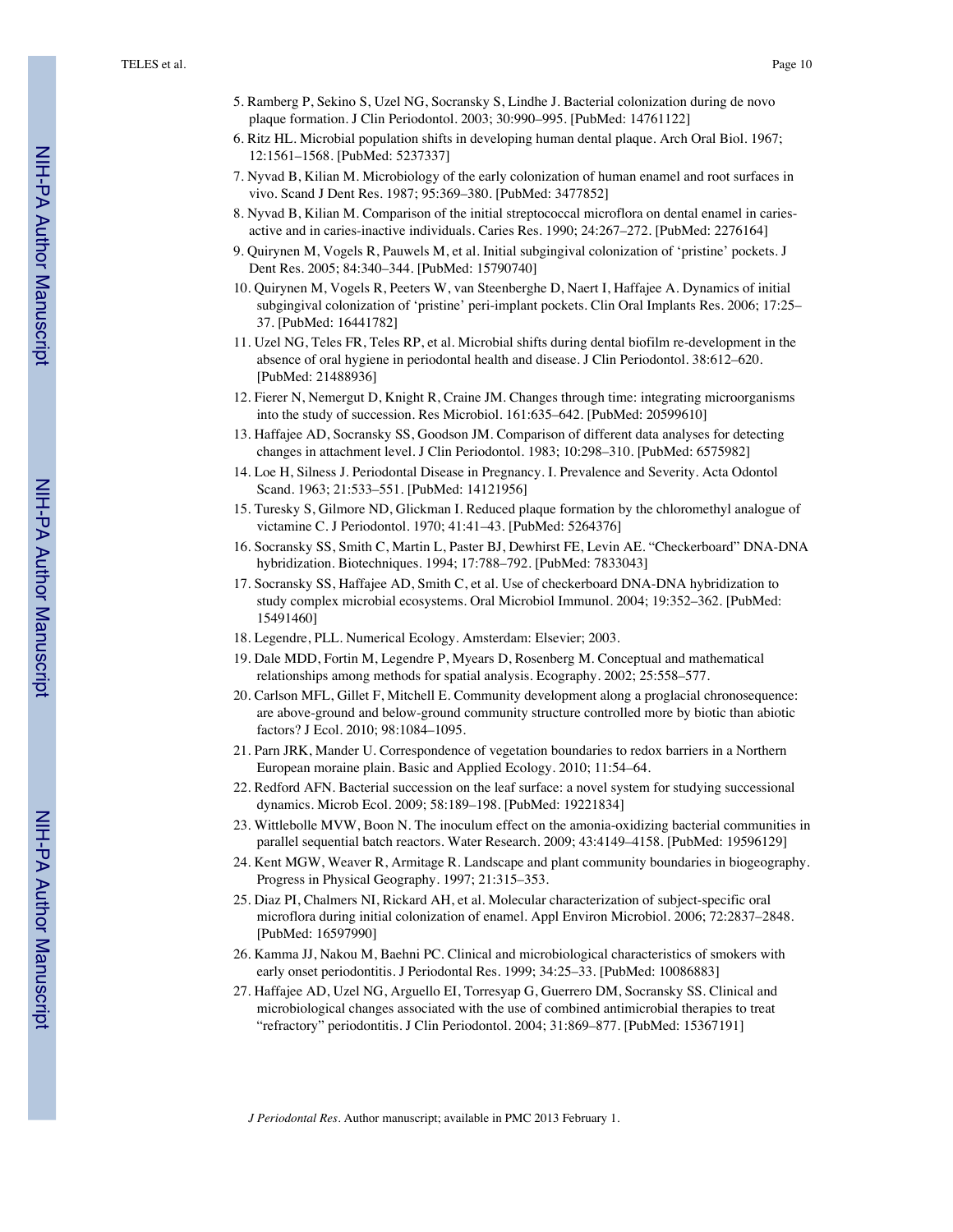- 28. Cugini MA, Haffajee AD, Smith C, Kent RL Jr, Socransky SS. The effect of scaling and root planing on the clinical and microbiological parameters of periodontal diseases: 12-month results. J Clin Periodontol. 2000; 27:30–36. [PubMed: 10674959]
- 29. Socransky SS, Haffajee AD, Cugini MA, Smith C, Kent RL Jr. Microbial complexes in subgingival plaque. J Clin Periodontol. 1998; 25:134–144. [PubMed: 9495612]
- 30. Haffajee AD, Teles RP, Socransky SS. The effect of periodontal therapy on the composition of the subgingival microbiota. Periodontol 2000. 2006; 42:219–258. [PubMed: 16930312]
- 31. Gmur R, Wyss C, Xue Y, Thurnheer T, Guggenheim B. Gingival crevice microbiota from Chinese patients with gingivitis or necrotizing ulcerative gingivitis. Eur J Oral Sci. 2004; 112:33–41. [PubMed: 14871191]
- 32. Gmur R, Thurnheer T. Direct quantitative differentiation between Prevotella intermedia and Prevotella nigrescens in clinical specimens. Microbiology. 2002; 148:1379–1387. [PubMed: 11988511]
- 33. Kolenbrander PE, Palmer RJ Jr, Rickard AH, Jakubovics NS, Chalmers NI, Diaz PI. Bacterial interactions and successions during plaque development. Periodontol 2000. 2006; 42:47–79. [PubMed: 16930306]
- 34. Dalwai F, Spratt DA, Pratten J. Modeling shifts in microbial populations associated with health or disease. Appl Environ Microbiol. 2006; 72:3678–3684. [PubMed: 16672517]
- 35. Palmer RJ Jr, Diaz PI, Kolenbrander PE. Rapid succession within the Veillonella population of a developing human oral biofilm in situ. J Bacteriol. 2006; 188:4117–4124. [PubMed: 16707703]
- 36. Periasamy S, Kolenbrander PE. Aggregatibacter actinomycetemcomitans builds mutualistic biofilm communities with Fusobacterium nucleatum and Veillonella species in saliva. Infect Immun. 2009; 77:3542–3551. [PubMed: 19564387]
- 37. Periasamy S, Kolenbrander PE. Mutualistic biofilm communities develop with Porphyromonas gingivalis and initial, early, and late colonizers of enamel. J Bacteriol. 2009; 191:6804–6811. [PubMed: 19749049]
- 38. Haffajee AD, Teles RP, Patel MR, Song X, Veiga N, Socransky SS. Factors affecting human supragingival biofilm composition. I. Plaque mass. J Periodontal Res. 2009; 44:511–519. [PubMed: 18973540]
- 39. Periasamy S, Kolenbrander PE. Central role of the early colonizer Veillonella sp. in establishing multispecies biofilm communities with initial, middle, and late colonizers of enamel. J Bacteriol. 192:2965–2972. [PubMed: 20154130]
- 40. Kolenbrander PE. Multispecies communities: interspecies interactions influence growth on saliva as sole nutritional source. Int J Oral Sci. 3:49–54. [PubMed: 21485308]
- 41. Teles R, Sakellari D, Teles F, et al. Relationships among gingival crevicular fluid biomarkers, clinical parameters of periodontal disease, and the subgingival microbiota. J Periodontol. 2010; 81:89–98. [PubMed: 20059421]
- 42. Salvi GE, Franco LM, Braun TM, et al. Pro-inflammatory biomarkers during experimental gingivitis in patients with type 1 diabetes mellitus: a proof-of-concept study. J Clin Periodontol. 37:9–16. [PubMed: 19958441]
- 43. Rudiger SG, Carlen A, Meurman JH, Kari K, Olsson J. Dental biofilms at healthy and inflamed gingival margins. J Clin Periodontol. 2002; 29:524–530. [PubMed: 12296780]
- 44. Offenbacher S, Barros SP, Singer RE, Moss K, Williams RC, Beck JD. Periodontal disease at the biofilm-gingival interface. J Periodontol. 2007; 78:1911–1925. [PubMed: 18062113]
- 45. Beikler T, Abdeen G, Schnitzer S, et al. Microbiological shifts in intra- and extraoral habitats following mechanical periodontal therapy. J Clin Periodontol. 2004; 31:777–783. [PubMed: 15312101]
- 46. Madianos PN, Bobetsis YA, Kinane DF. Generation of inflammatory stimuli: how bacteria set up inflammatory responses in the gingiva. J Clin Periodontol. 2005; 32 (Suppl 6):57–71. [PubMed: 16128830]
- 47. Salvi GE, Ramseier CA, Kandylaki M, Sigrist L, Awedowa E, Lang NP. Experimental gingivitis in cigarette smokers: a clinical and microbiological study. J Clin Periodontol. 2005; 32:441–447. [PubMed: 15842257]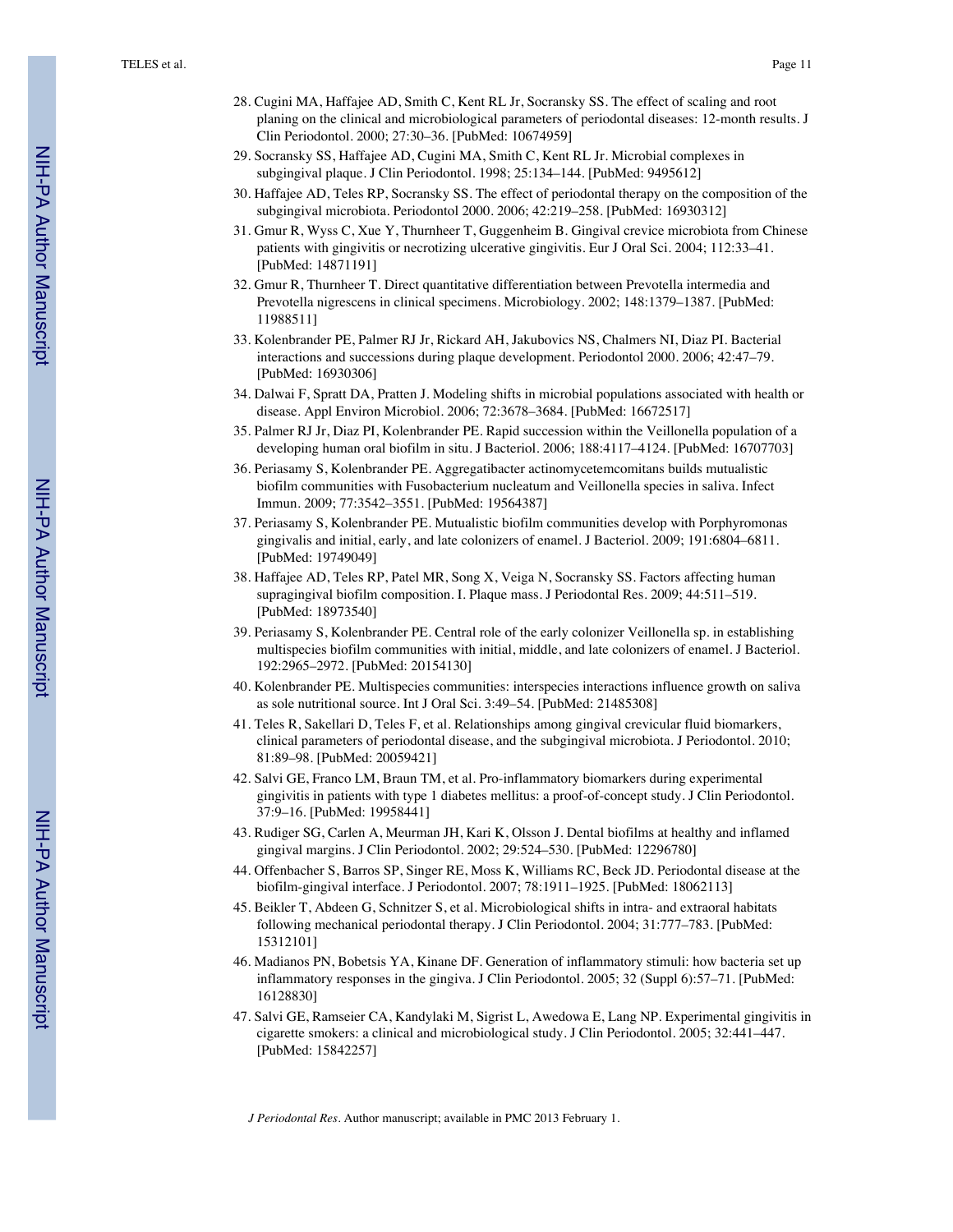- 48. Filoche S, Wong L, Sissons CH. Oral biofilms: emerging concepts in microbial ecology. J Dent Res. 89:8–18. [PubMed: 19918089]
- 49. Marsh PD, Devine DA. How is the development of dental biofilms influenced by the host? J Clin Periodontol. 38(Suppl 11):28–35. [PubMed: 21323701]
- 50. Ximenez-Fyvie LA, Haffajee AD, Socransky SS. Microbial composition of supra- and subgingival plaque in subjects with adult periodontitis. J Clin Periodontol. 2000; 27:722–732. [PubMed: 11034118]
- 51. Lie MA, van der Weijden GA, Timmerman MF, Loos BG, van Steenbergen TJ, van der Velden U. Oral microbiota in smokers and non-smokers in natural and experimentally-induced gingivitis. J Clin Periodontol. 1998; 25:677–686. [PubMed: 9722273]
- 52. Haffajee AD, Cugini MA, Dibart S, Smith C, Kent RL Jr, Socransky SS. The effect of SRP on the clinical and microbiological parameters of periodontal diseases. J Clin Periodontol. 1997; 24:324– 334. [PubMed: 9178112]
- 53. Paster BJ, Boches SK, Galvin JL, et al. Bacterial diversity in human subgingival plaque. J Bacteriol. 2001; 183:3770–3783. [PubMed: 11371542]
- 54. Zaura E, Keijser BJ, Huse SM, Crielaard W. Defining the healthy "core microbiome" of oral microbial communities. BMC Microbiol. 2009; 9:259. [PubMed: 20003481]
- 55. Dewhirst FE, Chen T, Izard J, et al. The human oral microbiome. J Bacteriol. 192:5002–5017. [PubMed: 20656903]
- 56. Keijser BJ, Zaura E, Huse SM, et al. Pyrosequencing analysis of the oral microflora of healthy adults. J Dent Res. 2008; 87:1016–1020. [PubMed: 18946007]
- 57. Socransky SS, Haffajee AD. Periodontal microbial ecology. Periodontol 2000. 2005; 38:135–187. [PubMed: 15853940]
- 58. Dige I, Raarup MK, Nyengaard JR, Kilian M, Nyvad B. Actinomyces naeslundii in initial dental biofilm formation. Microbiology. 2009; 155:2116–2126. [PubMed: 19406899]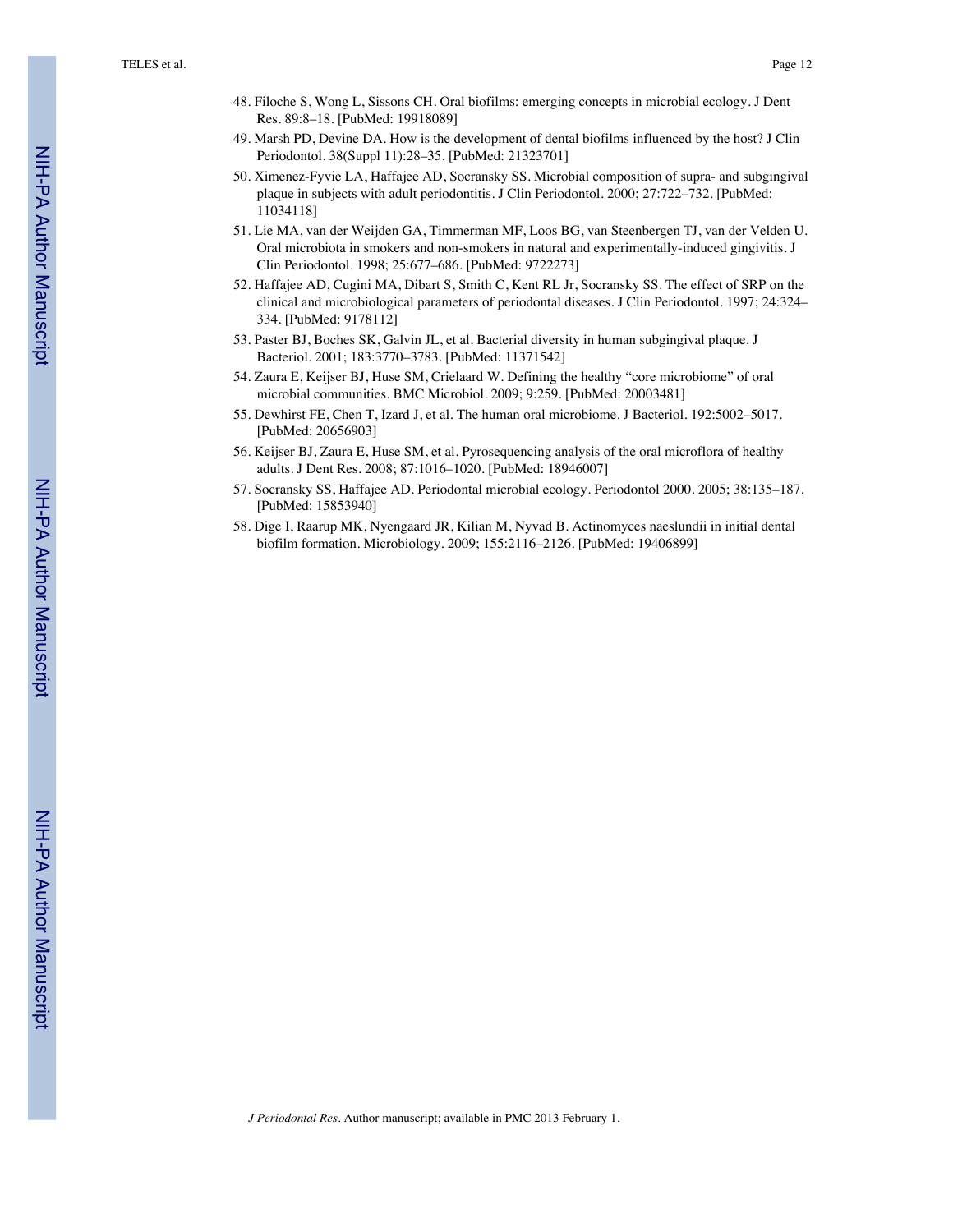| arm distance is                   |                                |                               |  |
|-----------------------------------|--------------------------------|-------------------------------|--|
|                                   | esenti la ciudade<br>A 44 DINA |                               |  |
| <b>Madrid Affinition Contract</b> |                                | finina Bhist.                 |  |
|                                   |                                | <b>Million Marketin Barry</b> |  |

#### **Fig. 1.**

Bar charts of the mean % of the total DNA probe count of 41 bacterial species in samples of supragingival biofilm taken immediately after dental cleaning (day 0) and after 1, 2, 4 and 7 days of biofilm accumulation in the absence of oral hygiene procedures from periodontally healthy subjects (left set of bars in each panel) and subjects with periodontitis (right set of bars in each panel). The % of the total DNA probe count was computed for each species in each sample, averaged within the subject at that time point, and then averaged across subjects for the individual time points separately for subjects who did or did not have periodontitis. The bars indicate the mean values and the whiskers indicate the SEM. Note that y axis values differ for each species and are indicated in each panel. The red bars indicate a significant increase in the mean proportion from a mean value for an earlier time point for that species in that clinical group (see data analysis). In a similar fashion, the blue bars indicate a significant reduction in mean proportions of species from an earlier time point. Species are ordered according to subgingival microbial complexes (Socransky et al 1998).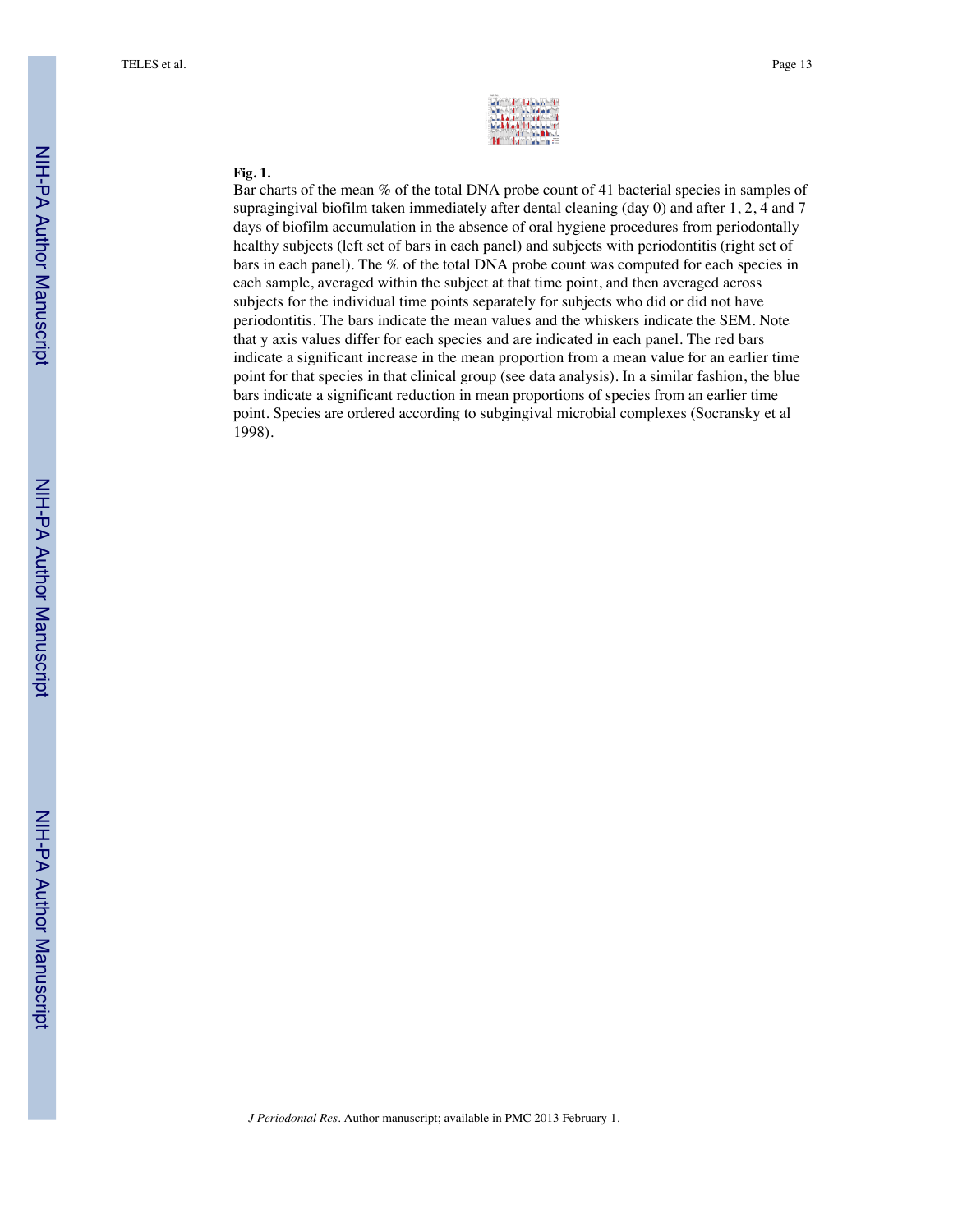

#### **Fig. 2.**

Bar charts of the mean % of the total DNA probe count of 41 bacterial species in samples of subgingival biofilm taken immediately after dental cleaning and after 1, 2, 4 and 7 days of biofilm accumulation in the absence of oral hygiene procedures. The subject population, computation of mean species proportions and determination of significant increases or decreases in proportions were performed as described for Fig. 1.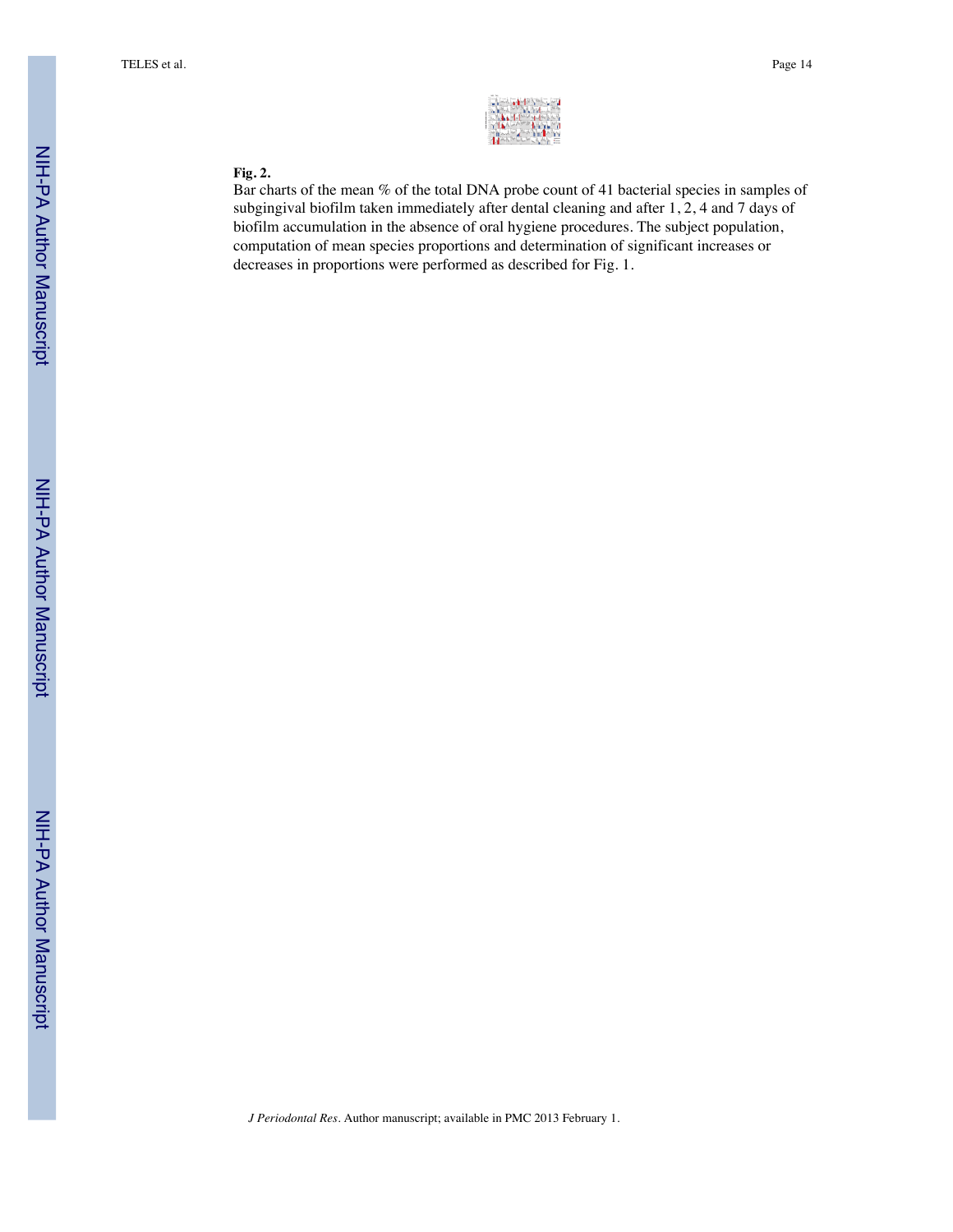|         |             |  |  |                  |   | 149.64 |                 |        |  |
|---------|-------------|--|--|------------------|---|--------|-----------------|--------|--|
| ٠       | $\cdots$    |  |  |                  | ٠ |        | ٠               | $\sim$ |  |
|         |             |  |  | $-1000$          |   |        |                 |        |  |
|         |             |  |  | 潙                |   |        |                 |        |  |
|         |             |  |  | œ                |   |        |                 |        |  |
|         |             |  |  | $-100$           |   |        |                 |        |  |
|         |             |  |  | œ<br>$\sim$<br>۰ |   |        | -               |        |  |
|         |             |  |  |                  |   |        |                 |        |  |
|         |             |  |  | 滢                |   |        |                 |        |  |
|         |             |  |  |                  |   |        |                 |        |  |
|         |             |  |  |                  |   |        |                 |        |  |
|         |             |  |  |                  |   |        |                 |        |  |
|         |             |  |  | SUBGINGINAL      |   |        |                 |        |  |
|         | <b>SAFE</b> |  |  |                  |   |        | <b>BUILDING</b> |        |  |
| and the |             |  |  |                  |   |        |                 |        |  |
|         |             |  |  | $-$              |   |        |                 |        |  |
|         |             |  |  | ÷                |   |        |                 |        |  |
|         |             |  |  | -                |   |        |                 |        |  |
|         |             |  |  | œ                |   |        |                 |        |  |
|         |             |  |  | e                |   |        |                 |        |  |
|         |             |  |  | x<br>w.<br>--    |   |        |                 |        |  |

### **Fig. 3.**

Taxa that showed "significant" increases in mean proportions during the 7 days of biofilm re-development in the absence of oral hygiene procedures. The top pair of panels indicate supragingival samples, the bottom pair of panels indicate subgingival samples. Panels to the left represent samples from periodontally healthy subjects, while the panels to the right present data from subjects with periodontitis. The red rectangles indicate time points at which the mean proportions were significantly higher than the mean proportions in samples from an earlier time point (see Materials and Methods). The taxa have been ordered according to the earliest "significant" increases in periodontally healthy subjects.